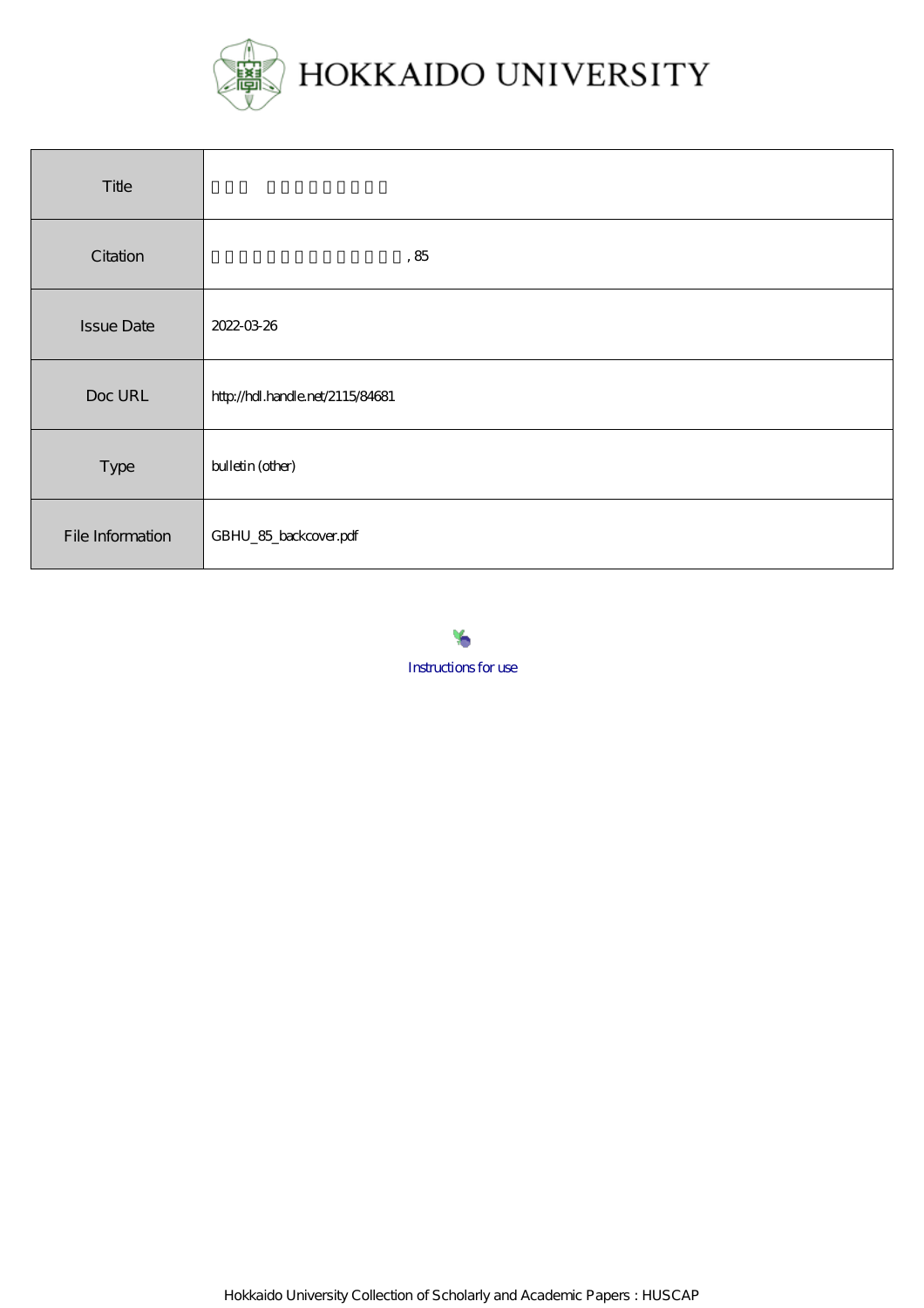# GEOPHYSICAL BULLETIN OF HOKKAIDO UNIVERSITY

## No.85, March 2022

## Original  Articles

|  |  |  |  | Takuya AIKAWA and Masaru INATSU |  |
|--|--|--|--|---------------------------------|--|

| Standardization of readout sensitivity of LaCoste & Romberg relative gravimeters in |  |  |  |  |                                                                              |  |
|-------------------------------------------------------------------------------------|--|--|--|--|------------------------------------------------------------------------------|--|
|                                                                                     |  |  |  |  |                                                                              |  |
|                                                                                     |  |  |  |  | Takahito Kazama, Ryo Oyanagi, Keigo Yamamoto, Kazumi Okada, Hiromitsu Oshima |  |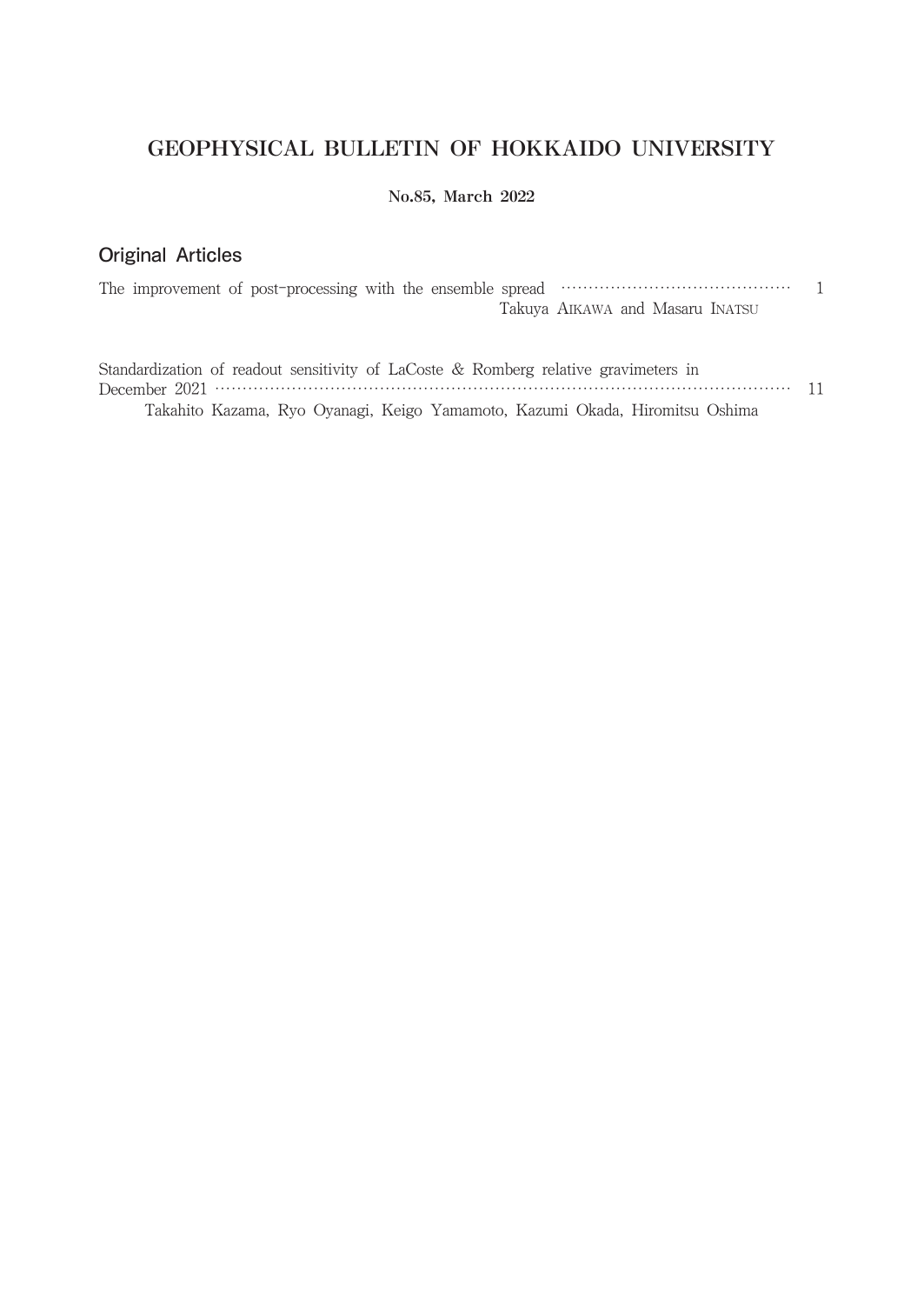2005 年 11 月 30 日改定 2015 年 11 月 20 日改定 2021 年 12 月 24 日改定

## 北海道大学地球物理学研究報告投稿規定

#### 1.原稿の種類と投稿

 原稿の種類は,論説,総説,データペーパー,解説・紹介とする.原稿は未発表かつ投稿中で ないのものとする.原稿は投稿細則に従って作成し電子ファイルで編集委員長宛に投稿する.

- 2.編集委員会
	- ① 編集委員会は理学研究院にある地球物理学関連の教員をもってし,編集委員長は編集委員 の互選による.
	- ② 編集委員長は編集委員会を招集し論文の採否を決める.受理日は投稿日とする.
	- ③ 編集委員会は相応な事由が生じた場合には掲載の取り消しを行うことが出来る.

3.著 作 権

 受理された論文の著作権は,過去の出版に遡り編集委員会に帰属する.2016 年以降に出版 された原稿の二次利用については,特別な記述がない限り,クリエイティブコモンズ表示― 非営利 4.0 (CC BY NC 4.0) 国際ライセンスで提供される.

なお. 抄録はクリエイティブコモンズの定める CC0 (パブリック・ドメイン提供)とする.

#### 4.発 行

本誌の発行は北海道大学学術成果コレクション(HUSCAP)上で行う.

#### 5.投稿原稿

- ① 投稿原稿は編集委員か内容をよく理解できる教員のチェックを受けたものとする.
- ② 著作権がある図表や文章・データ等を引用・利用する場合には,著者の責任において 投稿前に必要な許諾等を得るとともに,必要な事項を適切に明示すること.
- ③ 編集委員長は投稿原稿の再チェックを依頼することができる.
- ④ 編集委員長は著者に字句・図表の修正を求めることが出来る.また,著者の承諾なしに 投稿細則に沿うように原稿を修正することができる.
- ⑤ 投稿原稿の様式については別に細則で定める.

#### 6.投稿規定の改正

投稿規定を改めるには編集委員会の承認を必要とする.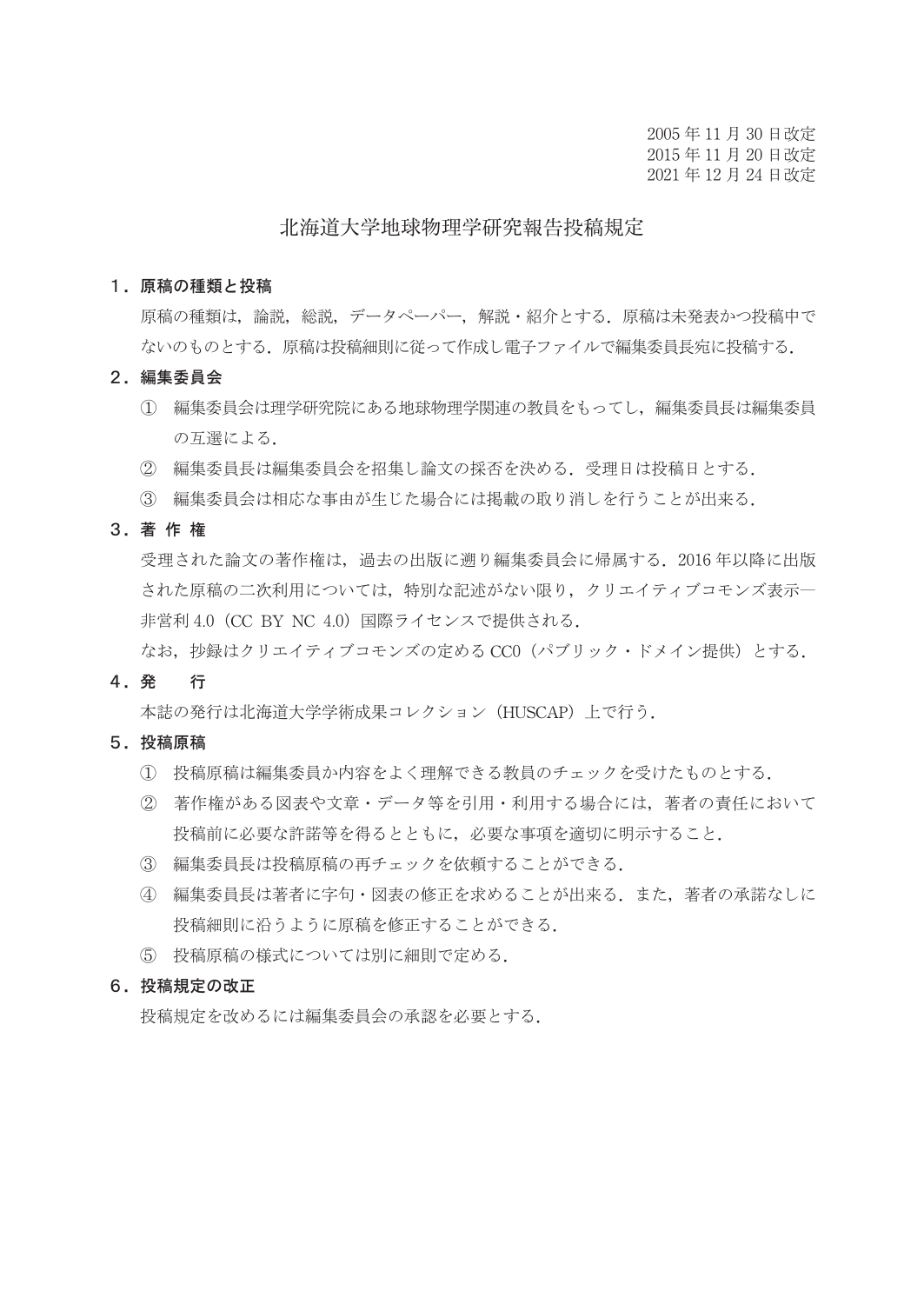### 2022年3月26日発行 [非 売 品]

- 編集兼<br>発行者 北海道大学大学院理学研究院
- 印 刷 所 札幌市中央区南11条西9丁目3-35 北海道印刷企画株式会社  $\text{TEL}(\mathfrak{h})562-0075$